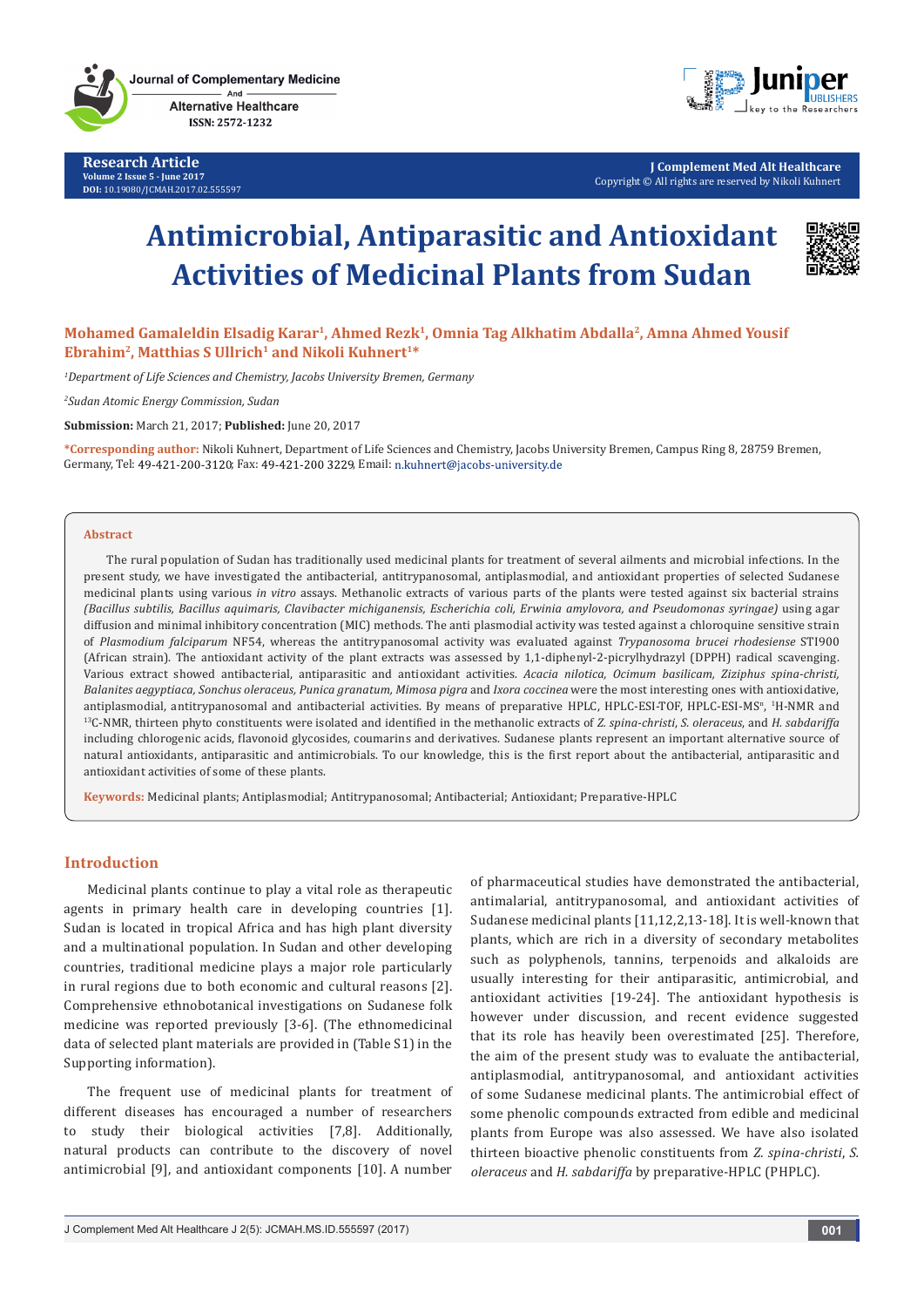## **Materials and Methods**

## **Chemicals and standards**

All chemicals, solvents and authentic standards used in this study were analytical grade. 5-O-caffeoylquinic acid (>98%), 3-O-caffeoylquinic acid (>98%) and 4-O-caffeoylquinic acid (>96.45%) were purchased from Phytolab (Vestenbergsgreuth, Germany). Quercetin 3-O-(6-O-rhamnosyl-glucoside) (rutin) (≥94%), quercetin 3-O-glucoside (90%), esculin (≥98%), luteolin 7-O-glucoside (≥98%), gallic acid (≥99%), methanol (≥99.9%), methanol-d<sub>4</sub> (99.96%) and DMSO (≥95%) were purchased from Sigma-Aldrich (Steinheim, Germany). Ultrapure water with a resistance of 18.2M was deionized in a Milli-Q system (Sartorius Stedim Biotech GmbH, Germany).

#### **Plant materials and preparation**

All Sudanese plant samples were freshly collected June and July 2010 from their natural habitats in Omdurman (15°38' North, 32° 26' East) and Khartoum (15°33' North, 32°31' East), Sudan. The voucher specimens were identified by Dr. Hayder Abdel Gadir of Herbarium of Medicinal and Aromatic Plants Research Institute (MAPRI), Khartoum, Sudan, where the specimens were also deposited. All plant species, part used and voucher specimen numbers are presented in (Table 1). The plants were selected based on previous studies [3-6,17,26-35]. (See also Table S1 in the Supporting information).

The flowers of *Catharanthus roseus* were purchased from Wassenaar Living Garden (Bremen, Germany). Quince fruits (*Cydonia oblonga*), green coffee (*Coffea arabica*) beans and black tea (*Camellia sinensis*) leaves were purchased from local markets in Bremen, Germany, while the cocoa (*Theobroma cacao*) beans and *Bobgunnia madagascariensis* pods were donated by Barry Callebaut, Wieze, Belgium and Prof. Dr. Philip Stevenson, Royal Botanic Gardens, Kew, Richmond, Surrey, UK, respectively.

The sample preparation was achieved as described in our previous work [36] (Table 1).

## **Evaluation of antibacterial activities**

**Bacterial susceptibility determinations:** The minimal inhibitory concentration (MIC) was defined as the lowest concentration of antimicrobial that will inhibit the visible growth of a micro-organism after overnight incubation. The MIC was determined by a twofold dilution assay in Mueller-Hinton broth (MHB) (Becton Dickinson, Heidelberg, Germany). Three Gram-positive bacterial strains (*Bacillus subtilis* S168, *Bacillus aquimaris* MB-2011, and *Clavibacter michiganensis* GSPB 390 and three Gram-negative bacterial strains (*Escherichia coli* DH5α, *Erwinia amylovora* 1189, and *Pseudomonas syringae* pv tomato DC300) were selected as model organisms to evaluate the antibacterial activity of the crude plant extracts and phenolic compounds. The plates were incubated overnight at 28 °C except for *E. coli*, for which incubation was done at 37 °C. All tests were done in triplicate following the National Center for Clinical Laboratory Standards recommendations (National Committee for Clinical Laboratory Standards (NCCLS), 2000).

**Agar diffusion assays:** Agar diffusion assays were performed as in our previous study [37].

## **Evaluation of antiplasmodial and antitrypanosomal activities**

The antiplasmodial and antitrypanosomal activities were evaluated *in vitro* against a chloroquine sensitive strain of *Plasmodium falciparum* NF54 and *Trypanosoma brucei rhodesiense* STI900 (African strain), respectively. Both assays were carried out at two different concentrations (2 and 10 µg/ mL). These experiments were conducted in collaboration with Swiss Tropical and Public Health Institute (Swiss TPH), Basel, Switzerland as previously described [38].

## **Evaluation of antioxidant activities**

The scavenging activity of 1,1-diphenyl-2-picrylhydrazyl (DPPH) radicals of the crude plant extracts was measured according to a method previously described [39]. Assays were carried out in 3mL reaction mixtures containing 2mL of 0.1mM DPPH-ethanol solution, 0.9ml of 50mM Tris-HCl buffer (pH 7.4) and 0.mL of plant extracts at two different concentrations (10 and 100µg/mL). The reaction mixture was vortexed and left in the dark at room temperature (27 °C) for 30min. The absorbance was measured spectrophotometrically at 517nm. Gallic acid was used as a positive control, while ethanol was used as a blank sample. The inhibitory effect of DPPH was calculated using the standard equation [40]. The experiments were conducted in triplicates, and the data are given as mean values  $\pm$  standard deviation (SD).

#### **HPLC & HPLC-MSn**

The HPLC separation and HPLC-MSn analysis was achieved as previously described [41,42].

## **Preparative-HPLC isolation**

Preparative-HPLC isolation of compound 1-13 was carried out as in our previous study [37].

#### **NMR**

<sup>1</sup>H NMR and <sup>13</sup>C NMR spectra were acquired on a JEOL ECX-400 spectrometer operating at 400MHz for 1 H NMR and 100 MHz for <sup>13</sup>C NMR in CD<sub>3</sub>OD using a 5mm probe. The chemical shifts (δ) are reported in parts per million (ppm) and were referenced to the residual solvent peak. The coupling constants (J) are quoted in hertz (Hz).

Esculin (5): <sup>1</sup>H-NMR (400 MHz, CD<sub>3</sub>OD)  $\delta_{\rm H}$  6.28 (d, J 9.62 Hz, H-3), 7.82 (d, J 9.16 Hz, H-4), 7.18 (s, H-5), 7.0 (s, H-8), 4.96 (d, J 7.33 Hz, H1'), 3.54 (dd, J 9.27 and 7.3 Hz, H2'), 3.50 (dd, J 9.2 and 7.3 Hz, H-3'), 3.40 (dd, J 9.62 and 8.7 Hz, H-4'), 3.51 (m, H-5'), 3.92 (dd, J 12.36 and 2.29 Hz, H6'a), 3.70 (dd, J 11.91 and 5.5 Hz, H6'b); <sup>13</sup>C-NMR (100 MHz, CD30D) δ<sub>c</sub> 61.02 (C-6'), 69.93 (C-4'), 73.36 (C-2'), 76.03 (C-3'), 77.16 (C-5'), 101.55 (C-1'), 104.18 (C-8), 112.49 (C-3), 113.25 (C-10), 114.04 (C-5), 144.40 (C-6), 145.10 (C-4), 147.71 (C-7), 149.52 (C-9), 162.29 (C-2). These data were in agreement with those reported in the literature [43,44].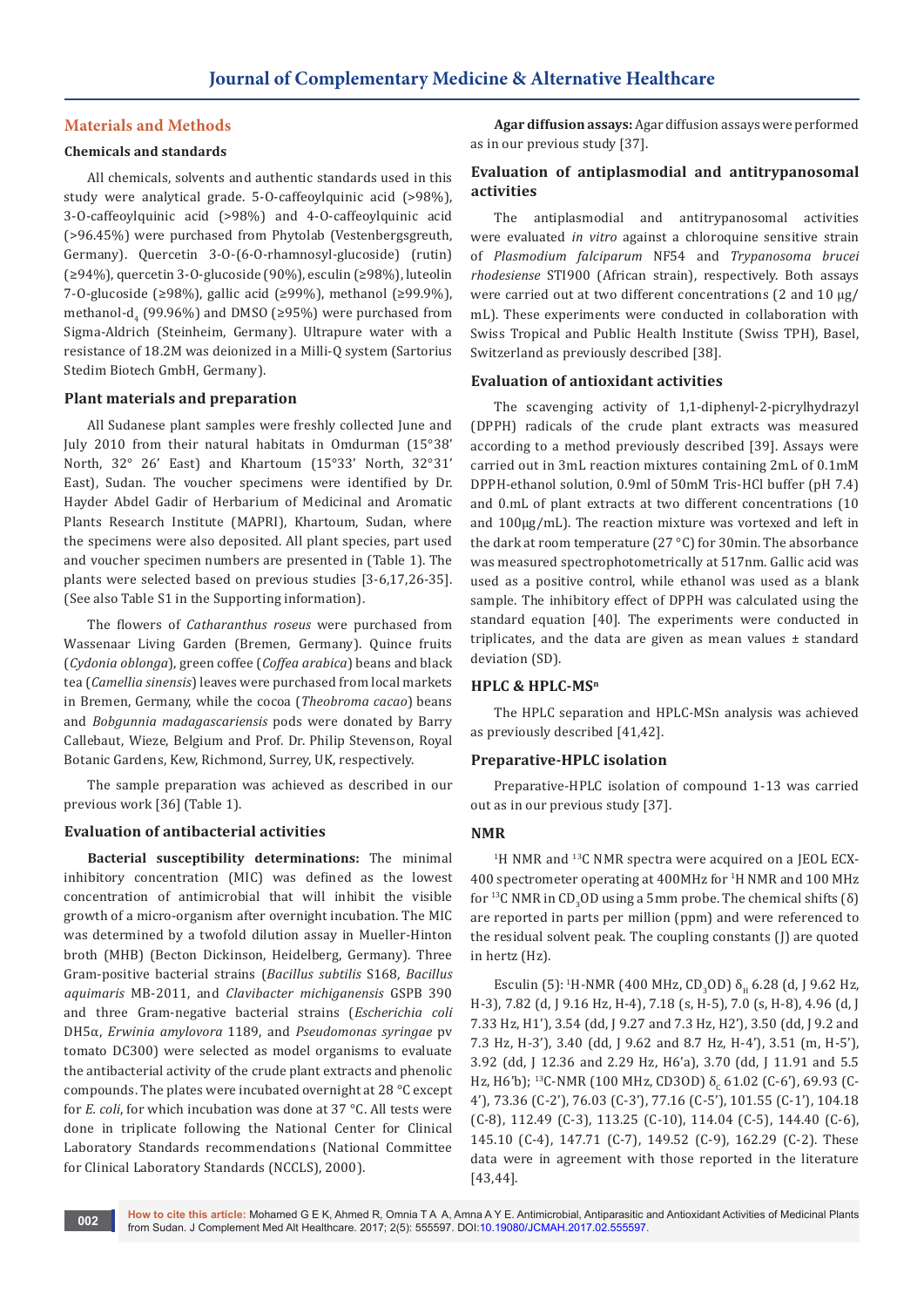Luteolin 7-O-glucoside (6):  $\mathrm{^{1}H\text{-}NMR}$  (400 MHz, CD3OD)  $\delta_{_{\mathrm{H}}}$ 6.28 (1H, d, J 7.0 Hz, H-1''), 3.35 – 3.55 (4H, m, H-2'',3'',4'',5''), 3.91 (1H, dd, J 11.91 and 1.83 Hz, H-6''a), 3.70 (1H, dd, J 11.91 and 5.5 Hz, H-6''b), 6.59 (1H, s, H-3), 6.78 (1H, d, J 2.29 Hz, H-6), 6.48 (1H, d, J 2.29 Hz, H-8), 7.38 (1H, d, J 1.83 Hz, H-2'), 6.87 (1H, d, J 8.70 Hz, H-5'), 7.40 (1H, dd, J 8.24 and 2.29 Hz, H-6'); <sup>13</sup>C-NMR (100 MHz, CD3OD) δC 61.11 (C-6''), 69.93 (C-4''), 73.39 (C-2''), 76.52 (C-3''), 77.05 (C-5'), 102.61 (C-1''), 165.55 (C-2), 102.61 (C-3), 182.69 (C-4), 161.55 (C-5), 99.79 (C-6), 163.66 (C-7), 94.70 (C-8), 157.50 (C-9), 105.73 (C-10), 122.20 (C-1'), 112.70 (C-2'), 146.02(C-3'), 145.21 (C-4'), 115.53 (C-5'), 119.14 (C-6') (45,46)

## **Results and Discussion**

**Phytochemical profiling and characterization of the isolated constituents**



A detailed phytochemical analysis using HPLC-MS was carried out on *Z. spina-christi*, *S. oleraceus* and *H. sabdariffa* in previous work [47-50] From these plants in our present study, preparative HPLC was used to isolate four compounds (1-4) from the methanolic extracts of *Z. spina-christi*, two compounds (5 and 6) from S.oleraceus and seven compounds (7-13) from *H. sabdariffa*. The structures of the isolated compounds (Figure 1) were elucidated by HRMS, tandem MS, UV chromatograms, retention times (RT), authentic standards and data obtained from literature (Figure 2 & Table 2). Chromatographic resolution and MS data were considered for isolated compounds showing a poor NMR spectral resolution. Tandem MS data and preparative HPLC chromatograms are provided in the supporting information. With these agreements compounds (1-13) were identified as quercetin 3-O-(2,6-di-O-rhamnosyl-glucoside), quercetin 3-O-(6-O-rhamnosyl-glucoside) (rutin), phloretin

3',5' di-C-glucoside, quercetin 3-O-(2-O-rhamnosyl-pentoside), esculin, luteolin 7-O-glucoside, hibiscus acid, quercetin 3-O-glucoside, 3-O-caffeoylquinic acid, 4-O-caffeoylquinic acid, 5-O-caffeoylquinic acid, 5-O-caffeoylshikimic acid and N-feruloyltyramine, respectively. The purity of these compounds (Table 1) was determined as in our previous study [37] by total ion chromatograms in negative ion mode and UV chromatograms at 280nm. (Table 2) Retention times, high resolution MS data and amounts of the isolated constituents.

|  |  |  | Table 1: List of the plant investigated in this study. |  |  |
|--|--|--|--------------------------------------------------------|--|--|
|  |  |  |                                                        |  |  |

| Family       | <b>Plant Species</b>                                           | Part<br><b>Used</b> | <b>Voucher</b> |  |
|--------------|----------------------------------------------------------------|---------------------|----------------|--|
| Malvaceae    | Hibiscus sabdariffa L.                                         | Petals              | $Hi$ -sa-09    |  |
| Fabaceae     | Acacia nilotica (L.) Willd. ex Del.                            | Fruits              | $Ac-ni-10$     |  |
| Bombacaceae  | Adansonia digitata L.                                          | Fruits              | Ad-di-11       |  |
| Rhamnaceae   | Ziziphus spina-christi (L.)<br>Desf.                           | Leaves              | Zi-sp-ch-04    |  |
| Rhamnaceae   | Ziziphus spina-christi (L.)<br>Desf.                           | Fruits              | Zi-sp-ch-04    |  |
| Balanitaceae | Balanites aegyptiaca (L.) Del                                  | Bark                | Ba-ae-03       |  |
| Balanitaceae | Balanites aegyptiaca (L.) Del                                  | stem                | Ba-ae-03       |  |
| Balanitaceae | Balanites aegyptiaca (L.) Del                                  | Leaves              | Ba-ae-03       |  |
| Asteraceae   | Sonchus oleraceus L.                                           | Whole<br>plant      | $So-ol-01$     |  |
| Asteraceae   | Ambrosia maritima L.                                           |                     | $Am-ma-02$     |  |
| Rubiaceae    | Ixora coccinea L.                                              | Stem                | $Ix$ -co-07    |  |
| Rubiaceae    | Ixora coccinea L.                                              | Leaves              | $Ix$ -co-07    |  |
| Lamiaceae    | Ocimum basilicam L.                                            | Aerial<br>part      | $Oc-ba-05$     |  |
| Fabaceae     | Mimosa pigra L.                                                | Stem                | Mi-pi-06       |  |
| Fabaceae     | Mimosa pigra L.                                                | Leaves              | $Mi-pi-06$     |  |
| Annonaceae   | Annona senegalensis Pers.                                      | Stem                | An-se-08       |  |
| Annonaceae   | Annona senegalensis Pers.                                      | Leaves              | An-se-08       |  |
| Tiliaceae    | Grewia tenax (Forssk.) Fiori.                                  | Fruits              | $Gr-te-12$     |  |
| Cucubitaceae | Cucurbita moschata Duch.                                       | Seeds               | Cu-mo-13       |  |
| Apocynaceae  | Catharanthus roseus L.                                         | Leaves              |                |  |
| Leguminosae  | Bobgunnia madagascariensis<br>(Desv.) J. H. Kirkbr. & Wiersema | Pods                | STVP-1017      |  |
| Rosaceae     | Cydonia oblonga Miller.<br>(quince)                            | Fruits              |                |  |
| Lythraceae   | Punica granatum L.<br>(pomegranate)                            |                     |                |  |
| Lythraceae   | Punica granatum<br>L.(pomegranate)                             | Juice               |                |  |
| Rubiaceae    | Coffea arabica L. (green coffee)                               | Beans               |                |  |
| Malvaceae    | Theobroma cacao L. (cocoa)                                     | Beans               |                |  |
| Theaceae     | Camellia sinensis L. (black<br>tea)                            | Leaves              |                |  |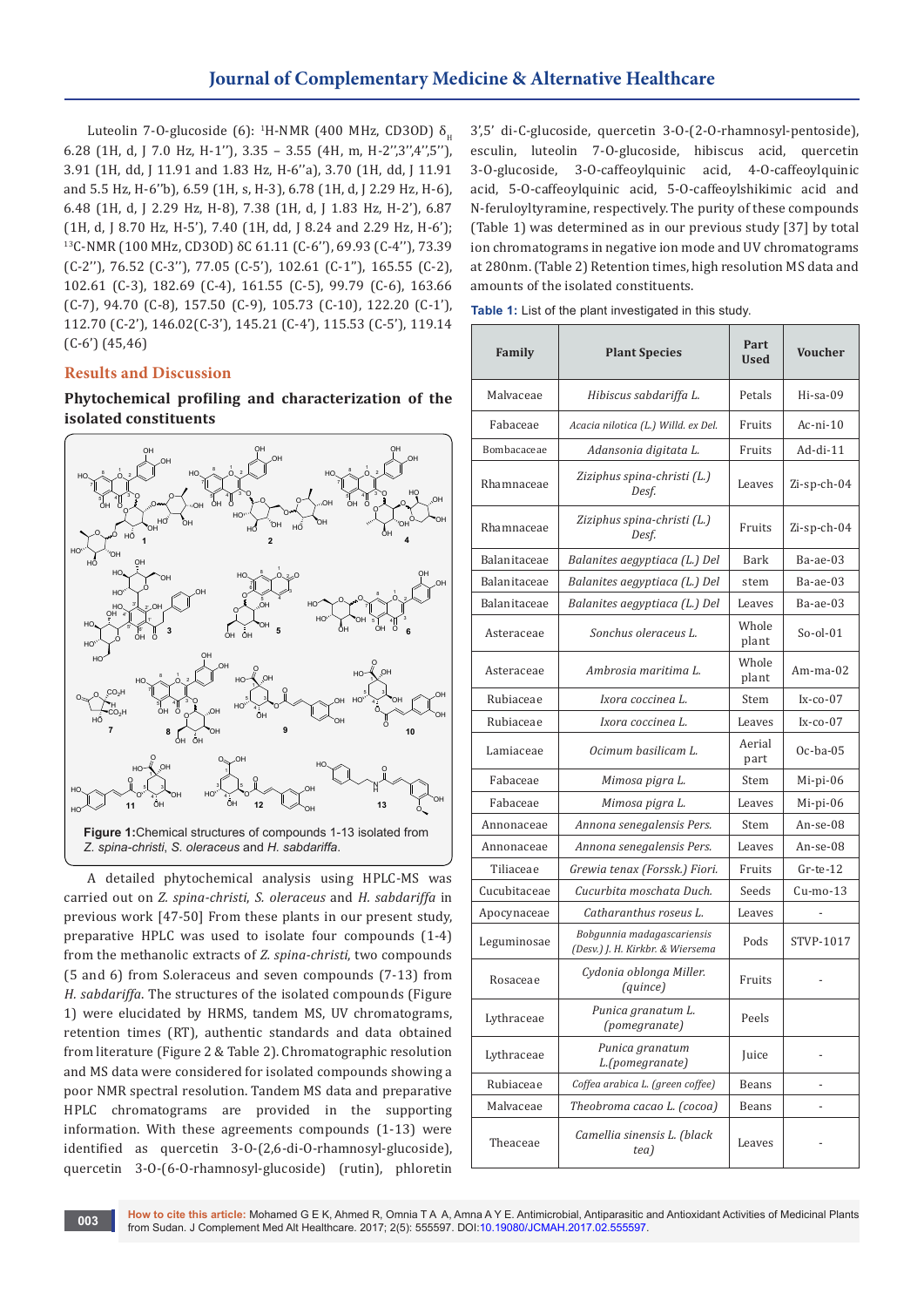

| No. | <b>Compound identity</b>                           | <b>RT</b><br>(min) | Mol. formula | Ther.<br>m/z<br>$[M-H]$ | Exp. $m/z$<br>$[M-H]$ | Err.<br> ppm | Amount<br>[mg/5g] | <b>Purity</b><br>$\lceil\% \rceil$ | Ref. /<br>Std. |
|-----|----------------------------------------------------|--------------------|--------------|-------------------------|-----------------------|--------------|-------------------|------------------------------------|----------------|
| 1.  | Quercetin 3-0-(2,6-di-0-rhamnosyl-glucoside)       | 15.6               | C33H40O20    | 755.204                 | 755.2055              | $-2$         | 2.5               | 100                                | [68]           |
| 2.  | Quercetin 3-0-(6-0-rhamnosyl-glucoside)<br>(rutin) | 41                 | C27H30016    | 609.1461                | 609.1478              | $-2.8$       | 25                | 85.62                              | Std.           |
| 3.  | Phloretin 3',5' di-C-glucoside                     | 36.8               | C27H34015    | 597.1825                | 597.185               | $-4.2$       | 9                 | 55.47                              | $[49]$         |
| 4.  | Quercetin 3-O-(2-O-rhamnosyl-pentoside)            | 46.2               | C26H28015    | 579.1355                | 579.1351              | 0.8          | 2.6               | 74.95                              | [49]           |
| 5.  | Esculin                                            | 15                 | C15H1609     | 339.0722                | 339.0726              | $-1.3$       | 1.1               | 100                                | Std.           |
| 6.  | Luteolin 7-0-glucoside                             | 36.6               | C21H20011    | 447.0933                | 447.0929              | 0.8          | 0.9               | 100                                | Std.           |
| 7.  | Hibiscus acid                                      | 4                  | C6H607       | 189.0041                | 189.0039              | 0.9          | 54.1              | 100                                | [67]           |
| 8.  | Quercetin 3-O-glucoside                            | 41.7               | C21H20012    | 463.0882                | 463.0877              | 1.1          | 2.8               | 100                                | Std.           |
| 9.  | 3-O-caffeoylquinic acid                            | 13.6               | C16H1809     | 353.0878                | 353.0878              | 0.1          | 11.1              | 90.61                              | Std.           |
| 10. | 4-O-caffeoylquinic acid                            | 21.2               | C16H1809     | 353.0878                | 353.0877              | 0.3          | 12.1              | 100                                | Std.           |
| 11. | 5-O-caffeoylquinic acid                            | 20.9               | C16H1809     | 353.0878                | 353.0881              | 0.8          | 6                 | 84.72                              | Std.           |
| 12. | 5-0-caffeoylshikimic acid                          | 27                 | C16H1608     | 335.0772                | 335.077               | 0.8          | 0.6               | 79.62                              | [41]           |
| 13. | N-feruloyltyramine                                 | 42.7               | C18H1904     | 312.1241                | 312.1241              | 0.2          | 0.7               | 78.42                              | $[67]$         |

## **Evaluation of antibacterial activities**

The antibacterial activities of the crude plant extracts and some selected phenolic compounds isolated by preparative HPLC from the plant material analysed in this study were evaluated for their efficacies against Gram-positive and Gram-negative bacteria. As suitable model organisms *B. subtilis* S168, *B. aquimaris* MB-2011, and *C. michiganensis* GSPB 390 were chosen for Gram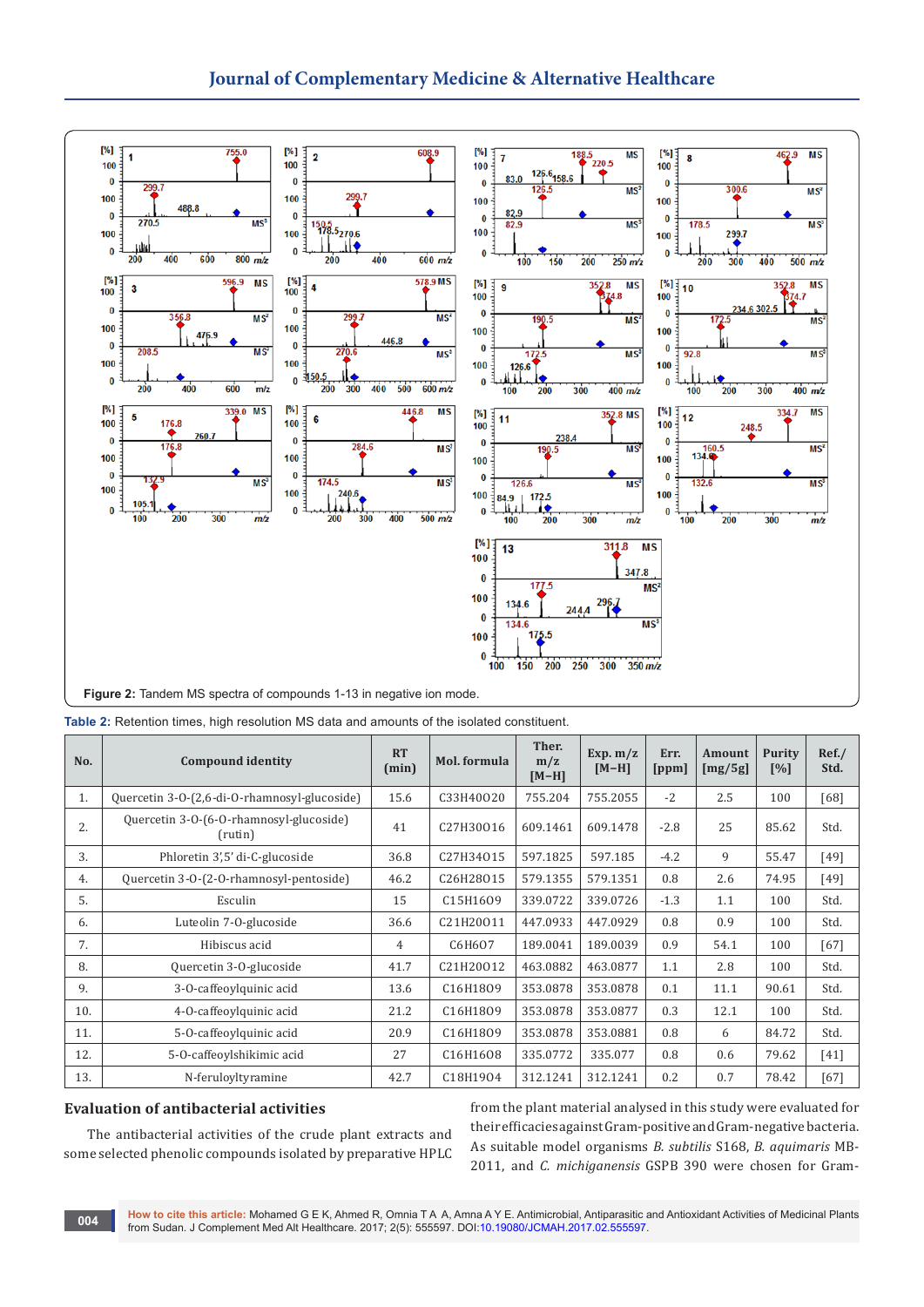positive and *E. coli* DH5α, *E. amylovora* 1189, and *P. syringae pv tomato* DC300 for Gram-negative. The organisms chosen can be viewed as suitable model organisms for both pathogenic Grampositive and Gram-negative bacteria. Ampicillin and DMSO were used as positive and negative controls, respectively. The MIC values of the plant extracts obtained using the micro-dilution methods are presented in (Table 3). Interestingly, the plant extracts tested herein showed antibacterial activity only against Gram-positive bacteria, with MIC values varying from 195 to 1562μg/mL, while Gram-negative strains were not affected at all. The higher sensitivity of the Gram-positive bacteria compared to Gram-negative bacteria could be attributed to their differences in cell envelope components. Gram-positive bacteria have an **Table 3:** MIC of the plant extracts on the studied bacterial species.

external peptidoglycan layer, which only is a permeable and thus ineffective barrier against toxic compounds Mallik [51]. Extracts of *Acacia nilotica* and *Punica granatum* (pomegranate) peals showed the highest activities against *B. aquimaris* MB 2011 with a MIC value of 195μg/mL. The antibacterial activities of these two plants against Streptococcus *viridans*, *S. aureus*, *E. coli*, *B. subtilis*, *Shigella sonnei* and *Salmonella typhimurium* were reported in previous studies [52,53] However, the reference antibiotic as a positive control showed variable inhibitory activity on the all strains of bacteria with MIC values ranging from 3.9 to 250μg/ mL (Table 3). No inhibition zone was detected for the negative control (DMSO).

| <b>Plant Extract/Control</b> | Part                      | MIC $(\mu g/mL)$         |                                  |                          |                      |              |                      |  |  |  |
|------------------------------|---------------------------|--------------------------|----------------------------------|--------------------------|----------------------|--------------|----------------------|--|--|--|
|                              |                           | <b>B.</b> Subtilis       | <b>B.</b> Quimaris               | C. Michiganensis         |                      | E. Amylovora | P. Syringae          |  |  |  |
|                              |                           | <b>S168</b>              | <b>GSPB 390</b><br><b>MB2011</b> |                          | E. coli DH $5\alpha$ | 1189         | pv tomato DC<br>3000 |  |  |  |
| H. sabdariffa                | T                         | >1000                    | >1000                            | 390                      | >1000                | 125000       | >1000                |  |  |  |
| A. nilotica                  | $\mathbf{F}$              | 1562                     | 195                              | 781                      | 1562                 | >1000        | 781                  |  |  |  |
| A. bombacaceae               | $\mathbf{F}$              | >1000                    | 3125                             | 781                      | >1000                | >1000        | >1000                |  |  |  |
| Z. spina-christi             | L                         | >1000                    | 1562                             | 781                      | >1000                | >1000        | >1000                |  |  |  |
| Z. spina-christi             | $\rm F$                   | >1000                    | 781                              | 6250                     | >1000                | >1000        | >1000                |  |  |  |
| B. aegyptiaca                | $\, {\bf B}$              | >1000                    | 781                              | 1562                     | >1000                | >1000        | >1000                |  |  |  |
| B. aegyptiaca                | S                         | >1000                    | >1000                            | >1000                    | >1000                | >1000        | >1000                |  |  |  |
| B. aegyptiaca                | L                         | >1000                    | >1000                            | >1000                    | >1000                | >1000        | >1000                |  |  |  |
| S. oleraceus                 | Wp                        | $>1000$                  | >1000                            | 1562                     | >1000                | 25000        | $>1000$              |  |  |  |
| A. maritima                  | Wp                        | >1000                    | 781                              | 781                      | >1000                | >1000        | >1000                |  |  |  |
| I. coccinea                  | S                         | 1562                     | 391                              | 781                      | >1000                | >1000        | >1000                |  |  |  |
| I. coccinea                  | L                         | 1562                     | >1000                            | 781                      | >1000                | >1000        | >1000                |  |  |  |
| 0. basilicum                 | Ap                        | >1000                    | 1562                             | >1000                    | >1000                | >1000        | >1000                |  |  |  |
| M. pigra                     | $\boldsymbol{\mathsf{S}}$ | >1000                    | 781                              | >1000                    | >1000                | >1000        | >1000                |  |  |  |
| M. pigra                     | L                         | >1000                    | 781                              | >1000                    | >1000                | >1000        | 1562                 |  |  |  |
| A.senegalensis               | S                         | 781                      | 1562                             | 390                      | >1000                | >1000        | >1000                |  |  |  |
| A. saenegalensis             | L                         | > 1000                   | >1000                            | 1562                     | >1000                | >1000        | > 1000               |  |  |  |
| G.tenax                      | $\rm F$                   | >1000                    | >1000                            | >1000                    | >1000                | >1000        | >1000                |  |  |  |
| C. moschata                  | D                         | >1000                    | >1000                            | >1000                    | >1000                | >1000        | >1000                |  |  |  |
| C. roseus                    | L                         | 781                      | >1000                            | 781                      | >1000                | >1000        | >1000                |  |  |  |
| B.madagascariensis           | $\mathbf{O}$              | >1000                    | 390                              | 3125                     | >1000                | >1000        | 25000                |  |  |  |
| C. oblonga)                  | $\overline{F}$            | >1000                    | 1562                             | >1000                    | >1000                | >1000        | >1000                |  |  |  |
| P. granatum                  | $\mathbf{P}$              | 1562                     | 195                              | 390                      | >1000                | >1000        | 3125                 |  |  |  |
| P. granatum                  | $\mathbf{I}$              | >1000                    | >1000                            | 390                      | >1000                | >1000        | >1000                |  |  |  |
| C. arabica                   | $\mathbb N$               | >1000                    | >1000                            | 390                      | >1000                | >1000        | >1000                |  |  |  |
| T. cacao                     | $\mathbf N$               | >1000                    | 781                              | 390                      | >1000                | >1000        | >1000                |  |  |  |
| C. sinensis                  | L                         | >1000                    | 781                              | 390                      | 3125                 | >1000        | >1000                |  |  |  |
| Ampicillin                   | $\overline{a}$            | < 195                    | < 3.9                            | < 3.9                    | 15.6                 | 250          | 62.5                 |  |  |  |
| <b>DMSO</b>                  |                           | $\overline{\phantom{a}}$ |                                  | $\overline{\phantom{a}}$ |                      | #VALUE!      |                      |  |  |  |

(-): Inactive; L: Leaves; S: Stem; B: Bark; Wp: Whole plant; F: Fruits; P: Peels; D: Seeds; T: Petals; O: Pods; Ap: Aerial part; J: Juice; N: Beans. Using agar diffusion assay, we have also investigated the antimicrobial activities of some of the crude extracts and the positive control ampicillin against the Gram-negative bacterium *E. coli* DH5α and Gram-positive bacterium *B. subtilis*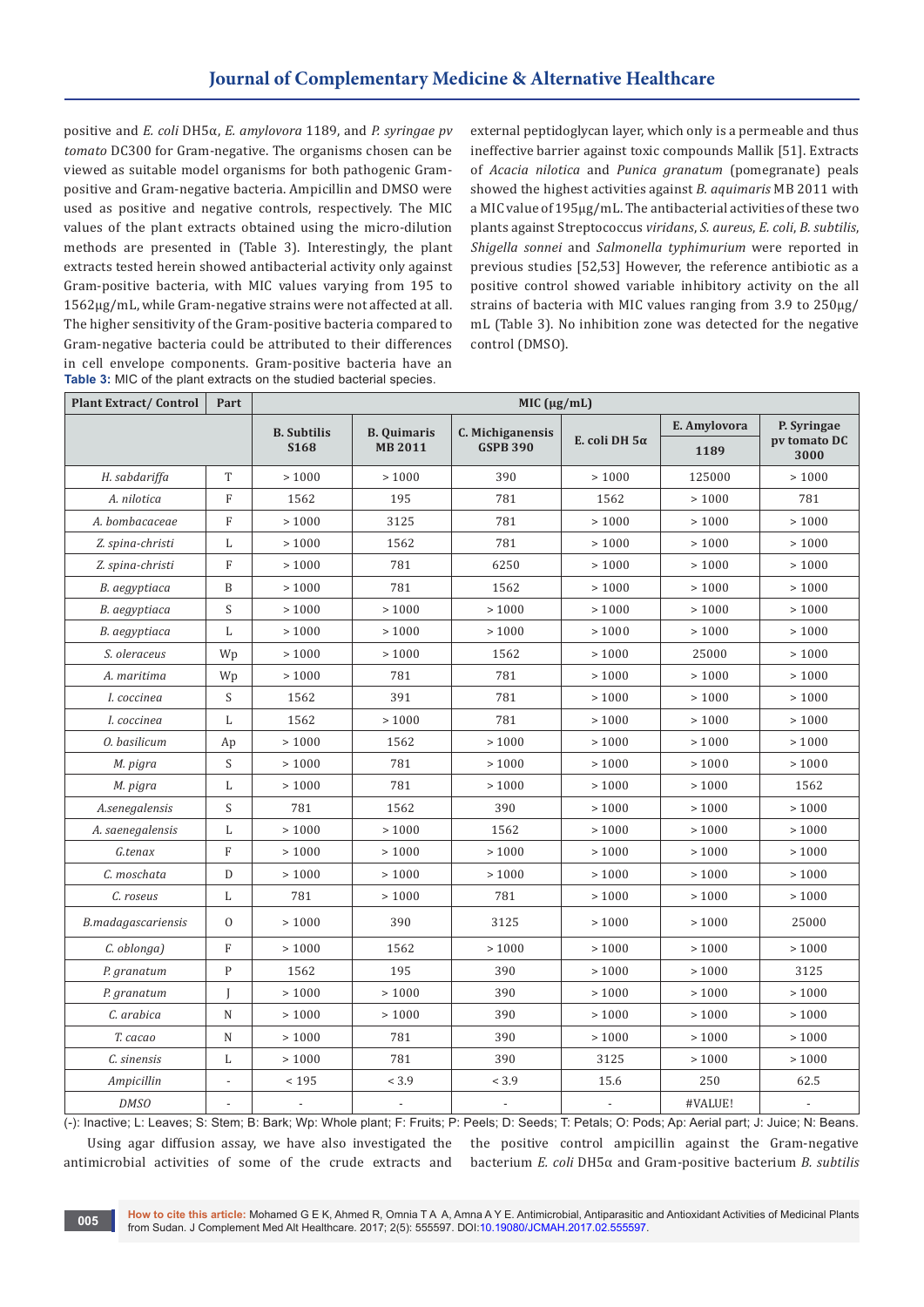S168. Surprisingly, some of the plant extracts showed growth inhibitory effects on both tested strains (Figure 3). Regarding the Gram-positive bacterium, *B.aegyptiaca* bark extract exhibited the highest activity (4.65±0.07mm). These findings were in agreement with previous reports [54,55]. While, for Gramnegative bacterium, the arial part extract of *O. basilicum* showed the strongest inhibitory effect (4.23±0.03mm). The positive control (ampicillin, 50mg/mL) showed zone of inhibition 18.5±0.7mm against *B. subtilis* and 16.0±0.6mm against *E. coli*. No inhibition zone was detected for the negative control (DMSO).



**Table 4:** MIC of the pure phenolic on the studied bacterial species.

Phenolic compounds found in medicinal plants have been extensively studied against a wide range of microorganisms, and among them chlorogenic acids, flavanols and tannins received more interest due to their broad spectrum and the fact that most of them process antimicrobial properties [54-56]. Consequently, we have evaluated the *in vitro* antibacterial activities of some phenolic compounds against the selected bacterial strains (Table 4). Generally, the antibacterial activities the pure compounds were found to be comparatively higher than that of crude extracts. Additionally, Gram-positive bacteria were found to be more susceptible to the phenolic compounds than Gram-negative bacteria. Among the tested bioactive compounds, phloretin and resveratrol showed the strongest inhibitory activities against the all Gram-positive bacteria with MICs ranged from 9 to 125μg/mL (Table 4), followed by luteolin 7-O-glucoside and then epigallocatechin gallate (EGCG) (MICs 62 to 625μg/mL), whereas the MIC values of chlorogenic acids ranged from 260 to 540μg/mL, and therefore showed comparably low inhibitory activity. Nevertheless, the antibacterial activity of chlorogenic acids was already documented in previous studies [55,57]. The hydroxyl groups in the polyphenols are believed to be play an important role in the antimicrobial activity [58] because these groups can inactivate the microbial enzymes and interact with the cell membrane of bacteria to disrupt membrane structures and causing leakage of cellular components [59,60] (Figure 3).

| Compound/control                                | MIC $(\mu g/mL)$   |             |                  |              |              |                       |  |  |
|-------------------------------------------------|--------------------|-------------|------------------|--------------|--------------|-----------------------|--|--|
|                                                 | <b>B.</b> subtilis | B. quimaris | C. michiganensis | E. coli      | E. amylovora | P. syringae pv tomato |  |  |
|                                                 | S168               | MB 2011     | <b>GSPB 390</b>  | DH $5\alpha$ | 1189         | DC 3000               |  |  |
| 3,4-di-O-caffeoylquinic                         | 540                | 540         | 540              | >1000        | >1000        | >1000                 |  |  |
| 4,5-di-O-caffeoylquinic                         | 540                | 540         | >1000            | >1000        | >1000        | >1000                 |  |  |
| 3,5-di-O-caffeoylquinic                         | 540                | 540         | >1000            | >1000        | >1000        | >1000                 |  |  |
| 3,4,5-tri-O-caffeoylquinic acid                 | 540                | 540         | >1000            | >1000        | >1000        | >1000                 |  |  |
| 1,3-di-O-caffeoylquinic acid (cynarin)          | 260                | >1000       | >1000            | >1000        | >1000        | >1000                 |  |  |
| 5-0-caffeoylquinic acid                         | 5000               | >1000       | >1000            | >1000        | >1000        | >1000                 |  |  |
| Phloretin                                       | 62                 | 62          | 62               | >1000        | >1000        | 1000                  |  |  |
| Ellagic acid                                    | >1000              | >1000       | >1000            | >1000        | >1000        | 10000                 |  |  |
| Epigallocatechin gallate (EGCG)                 | 78                 | 78          | 625              | >1000        | >1000        | 78                    |  |  |
| Epicatechin (EC)                                | 2500               | 1250        | 5000             | 10000        | >1000        | >1000                 |  |  |
| Tannic acid                                     | >1000              | >1000       | >1000            | >1000        | >1000        | 1250                  |  |  |
| Caffeic acid                                    | 10000              | 156         | 1250             | >1000        | >1000        | 5000                  |  |  |
| Quinic acid                                     | 10000              | 5000        | 10000            | >1000        | >1000        | 10000                 |  |  |
| Shikimic acid                                   | 10000              | 5000        | 10000            | >1000        | >1000        | 10000                 |  |  |
| Esculetin 6-0-glucoside (esculin)               | >1000              | >1000       | >1000            | >1000        | >1000        | >1000                 |  |  |
| <b>Quercetin</b>                                | >1000              | >1000       | >1000            | >1000        | >1000        | >1000                 |  |  |
| Quercetin 3-0-(6-0-rhmanosyl-glucoside) (rutin) | >1000              | >1000       | >1000            | >1000        | >1000        | >1000                 |  |  |
| Quercetin 3-O-arabinoside                       | 300                | >1000       | >1000            | >1000        | >1000        | >1000                 |  |  |
| Luteolin 7-O-glucoside                          | 62                 | >1000       | >1000            | >1000        | >1000        | >1000                 |  |  |
| Resveratrol                                     | 125                | 15          | 9                | 250          | 500          | >1000                 |  |  |
| Apigenin                                        | >1000              | >1000       | >1000            | >1000        | >1000        | >1000                 |  |  |

How to cite this article: Mohamed G E K, Ahmed R, Omnia T A A, Amna A Y E. Antimicrobial, Antiparasitic and Antioxidant Activities of Medicinal Plants from Sudan. J Complement Med Alt Healthcare. 2017; 2(5): 555597. DOI[:10.19080/JCMAH.2017.02.555597.](http://dx.doi.org/10.19080/JCMAH.2017.02.555597) **<sup>006</sup>**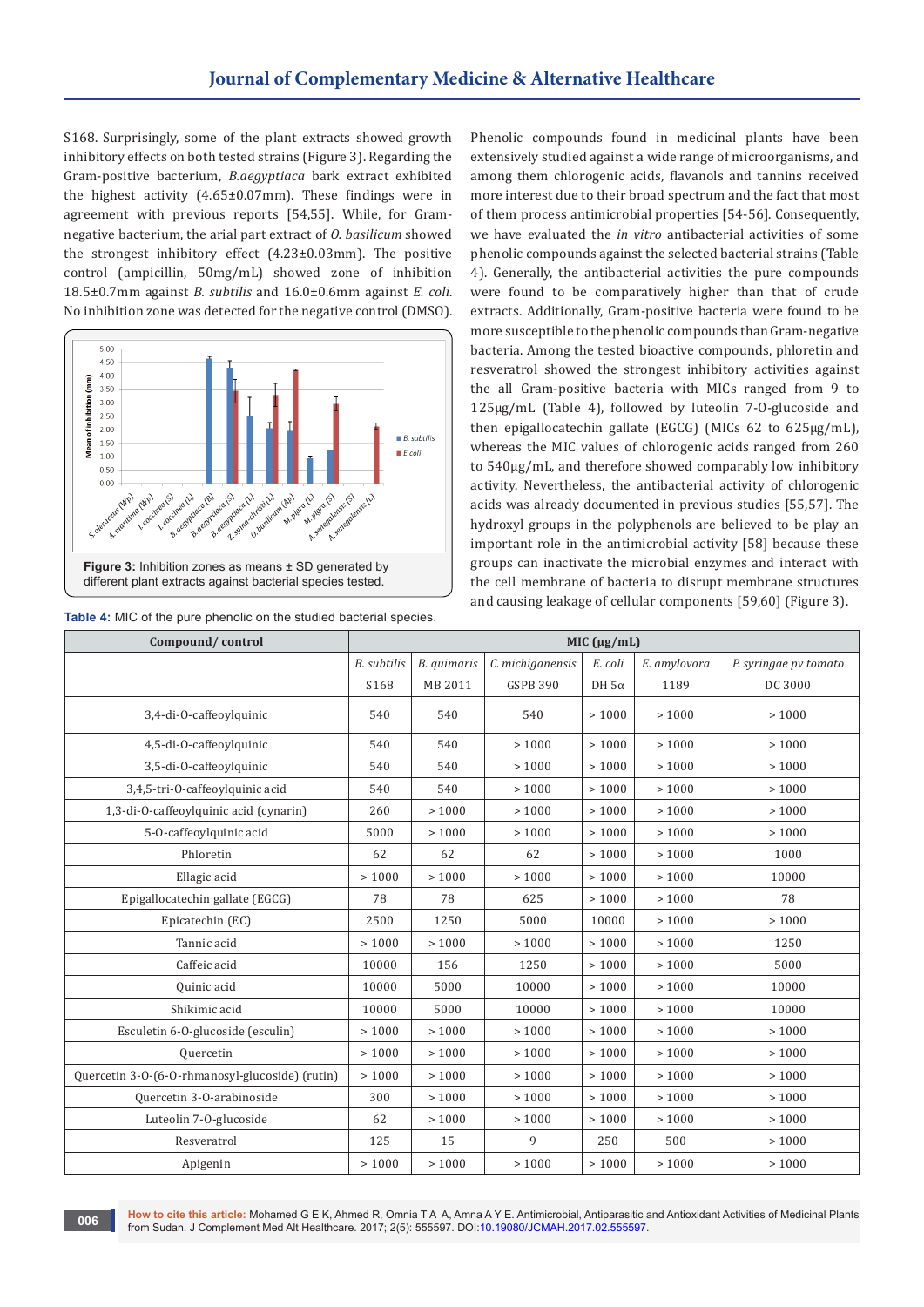## **Journal of Complementary Medicine & Alternative Healthcare**

| the contract of the contract of the |  |  | $ -$ |  |
|-------------------------------------|--|--|------|--|
| <b>DMSC</b>                         |  |  |      |  |

(-): Inactive

## **Evaluation of antiplasmodial and antitrypanosomal activities**

Table 5 shows the antiplasmodial and antitrypanosomal activities of selected Sudanese medicinal plants against a chloroquine sensitive strain *P. falciparum* NF54 and *T. brucei rhodesiense* STI900 (African strain), respectively. For most of these plants, no specific studies of antitrypanosomal and antitrypanosomal activities exist in the literature. Most of the plant extracts exhibited dose dependent antiparasitic activities. These plants (Table 4) are traditionally used for the treatment of many ailments, parasitic and microbial infections including malaria, virus infections, digestive disorders, weakness, hepatic diseases, obesity, diabetes, skin infections, fever, diarrhea, insomnia, heart problems, colds, toothaches, hypertension, bronchial asthma, spasms, frequent urination, urinary tract infections and elimination of kidney stones [5,17,26-35]. This could explain the good observed inhibitory activities of the most of these extracts against the tested parasites. The extracts *S. oleraceus* and *B. aegyptiaca* were found to be the most promising ones. The plant extracts showed however weaker antiparasitic activity than that reported for *Chrysanthemum cinerariifolium* flower extract (86% inhibition against *P. falciparum* and 99% inhibition against *T. brucei rhodesiense* at test concentrations of 4.8μg/mL) [38]. Nevertheless, our findings were close to that reported by Karou et al. [61] which showed significant antimalarial activity for methanolic extract of *B. aegyptiaca* against *P. falciparum* (IC<sub>50</sub> 24.56μg/mL). *I. coccinea*, *A. senegalensis* and *Z. spina-christi* extracts showed very low or no activities against *P. falciparum* NF54. On the other hand, *T. brucei rhodesiense* was sensitive towards the methanolic extracts of *S. oleraceus* (whole plant) and *I. coccinea* (stem) (38.4 and 25.5% inhibition activity at 10µg/mL, respectively), when relatively compared to the reported antitrypanosomal drug suramin  $\text{IC}_{\epsilon_0}$ 0.03±0.02μg/mL) [62] (Table 5).

**Table 5:** Antitrypanosomal and antiplasmodial activity of selected crude plant extracts.

| <b>Plant Extract</b> | Part | T. Brucei Rhodesiense Sti900   |                               | P. Falciparum Nf54             |                               |  |  |
|----------------------|------|--------------------------------|-------------------------------|--------------------------------|-------------------------------|--|--|
|                      |      | $%$ Inhibition At $10\mu$ g/Ml | $%$ Inhibition At $2\mu$ g/Ml | $%$ Inhibition At $10\mu$ g/Ml | $%$ Inhibition At $2\mu$ g/Ml |  |  |
| S. oleraceus         | Wp   | 38.4                           | 24.4                          | 20.1                           | 7.2                           |  |  |
| A. maritima          | wp   | 9.7                            | 13.6                          | 25.7                           | 11.4                          |  |  |
| I. coccinea          | S    | 25.5                           | 7.7                           | $\boldsymbol{0}$               | 4.2                           |  |  |
| I. coccinea          | L    | 18.2                           | 9.6                           | 8.1                            | 6.1                           |  |  |
| B. aegyptiaca        | B    | 25.3                           | 10.4                          | 25.9                           | 3.8                           |  |  |
| B. aegyptiaca        | S    | 26.9                           | 8.1                           | 0.6                            | $\mathbf{0}$                  |  |  |
| B. aegyptiaca        | L    | 18.3                           | 25                            | 2.6                            | 0.7                           |  |  |
| Z. spina-christi     | L    | 24.7                           | 15.3                          | 6.6                            | $\mathbf{0}$                  |  |  |
| 0. basilicum         | Ap   | 29.1                           | 21.8                          | 7.5                            | 12.4                          |  |  |
| M. pigra             | L    | 12.3                           | 8.4                           | 14.8                           | 10.6                          |  |  |
| M. pigra             | S    | 5.3                            | 1.9                           | 5.2                            | 3.6                           |  |  |
| A. senegalensis      | S    | 9                              | 0.2                           | 3.7                            | 3.3                           |  |  |
| A. senegalensis      | L    | 7.5                            | 3.4                           | $\mathbf{0}$                   | 3                             |  |  |

## **Evaluation of antioxidant activities**

It is believed that the antioxidant activity of plant extracts rich phenolic phytoconstituents is due to their ability to be donors of hydrogen atoms or electrons and to capture the free radicals. Scavenging activity for free radicals of 1.1-diphenyl-2 picrylhydrazyl (DPPH) has been commonly used to assess the antioxidant activity of medicinal plants and natural products. Plant extracts from Sudan were prepared for investigation of their antioxidant activities. They showed significant free radical scavenging activity at the high concentration (100µg/mL) on DPPH (Figure 4). The extracts of *M. pigra* stem, *M. pigra* leaves, O. *basilicam arial* part and *I. coccinea* leaves were the most effective radical scavengers with the inhibition of 33.4 ± 3.3%, 29.1±2.4%, 26.3  $\pm$  1.2% and 26.7  $\pm$  1.4%, respectively, as compared to

83.5±1.5% for gallic acid standard. Nevertheless, these crude plant extracts showed better DPPH scavenging activity than that reported for *Crataegus monogyna* fruits extract (15±1% scavenging activity at a test concentration of 100µg/mL) a flavonoid drug included in most European pharmacopeia [20]. At lower concentration (10 µg/mL) the extracts were not effective as the positive standard (Figure 4), indicating that the activity was concentration dependent. Many studies have demonstrated that the antioxidant activity is significantly affected by the phenolic constituents of the sample [20,21]. Thus, the radical-scavenging activity of the plant extracts may be attributed to their phenolic and flavonoid contents. Furthermore, the antioxidant property of *M. pigra* was in agreement with those mentioned in the literature [61,63-70] (Figure 4). Percentage inhibition as means±SD of free radical scavenging by the plant extracts.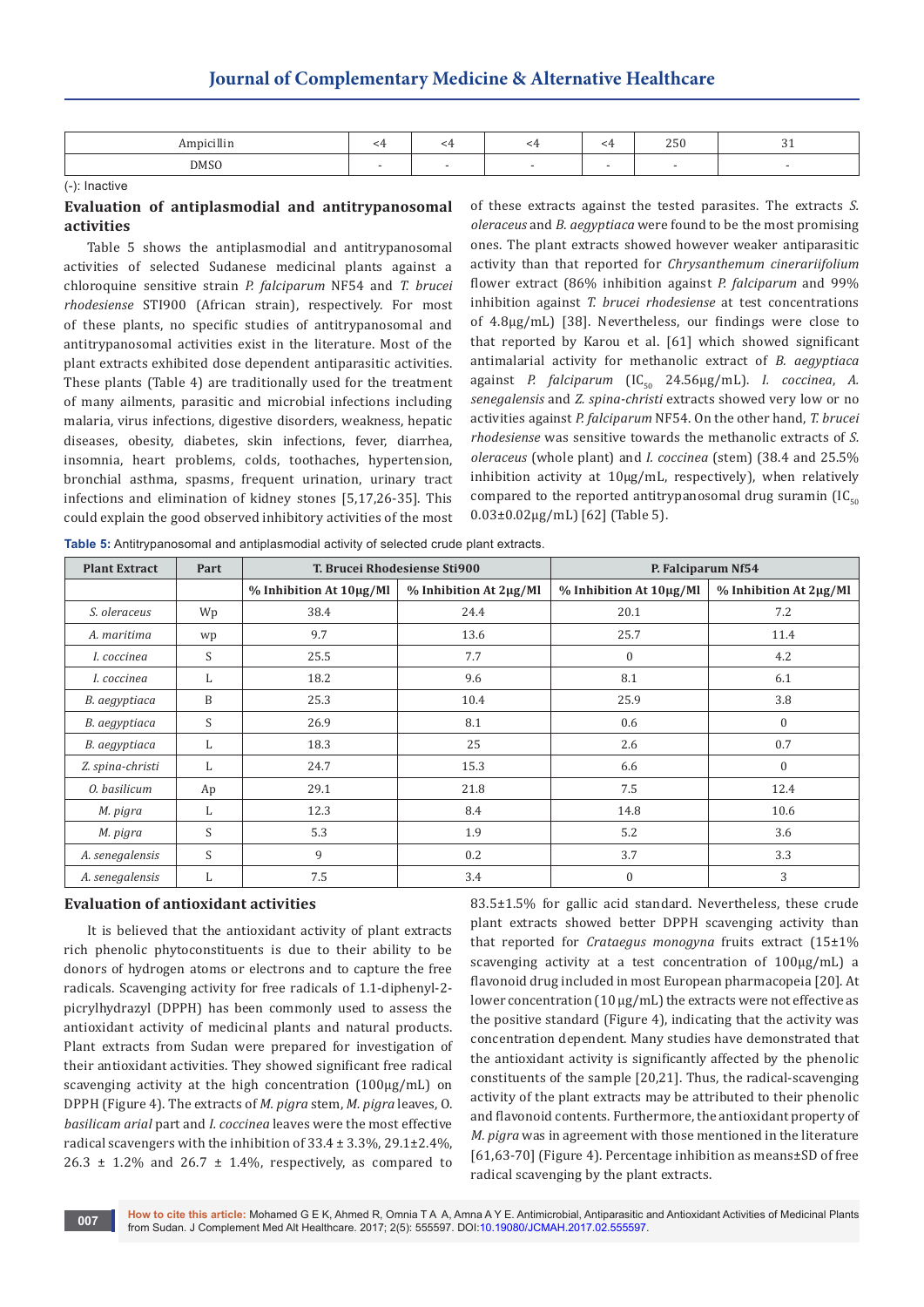

## **Conclusion**

In conclusion, our findings strongly support the traditional use of the studied Sudanese plants in the treatment of bacterial and parasitic infections. The results revealed that some of these plants, such as *A. nilotica*, *O. basilicam*, *Z. spina-christi*, *B. aegyptiaca*, *S. oleraceus*, *P. granatum*, *M. pigra* and *I. coccinea* have the potential to be investigated further to identify the antioxidative, antiplasmodial, antitrypanosomal, and antibacterial metabolites in these plants. The study also reports on the antibacterial activities of some naturally occurring phenolic compounds. Among the tested phytochemicals, phloretin, resveratrol, luteolin 7-O-glucoside and epigallocatechin gallate showed the highest antimicrobial activities. By means of preparative HPLC, HPLC-ESI-TOF, HPLC-ESI-MS<sup>n</sup>, <sup>1</sup>H-NMR and <sup>13</sup>C-NMR, thirteen phytoconstituents were isolated and identified in the methanolic extracts of *Z. spina-christi*, *S. oleraceus* and *H. sabdariffa* including chlorogenic acids, flavonoid glycosides, coumarins and derivatives. The results of this study highlight the importance of the Sudanese medicinal plants as potential source of plant derived antimicrobial and antiparasitic drugs. However, pharmacological and toxicological studies will be necessary to confirm this hypothesis.

#### **Conflict of interest**

The authors disclose that there is no conflict of interest.

## **Acknowledgement**

This work was supported by Jacobs University Bremen and Deutscher Akademischer Austausch Dienst (DAAD). The authors would like to thank Prof. Dr. Sami A. Khalid, Department of Pharmacognosy and Phytochemistry, Faculty of Pharmacy, University of Science

#### **References**

1. [Champ M, Langkilde AM, Brouns F, Kettlitz B, Yle CB \(2003\) Advances](https://www.ncbi.nlm.nih.gov/pubmed/19079938)  [in dietary fibre characterisation. 1. Definition of dietary fibre,](https://www.ncbi.nlm.nih.gov/pubmed/19079938)  [physiological relevance, health benefits and analytical aspects. Nutr](https://www.ncbi.nlm.nih.gov/pubmed/19079938)  [Res Rev 16\(1\): 71-82.](https://www.ncbi.nlm.nih.gov/pubmed/19079938)

- 2. [Bantle JP, Wylie-Rosett J, Albright AL, Apovian CM, Clark NG, et](https://www.ncbi.nlm.nih.gov/pubmed/18165339)  al. [\(2008\) Nutrition recommendations and interventions for diabetes:](https://www.ncbi.nlm.nih.gov/pubmed/18165339)  [a position statement of the American Diabetes Association.](https://www.ncbi.nlm.nih.gov/pubmed/18165339) Diabetes [Care 31\(Suppl 1\):](https://www.ncbi.nlm.nih.gov/pubmed/18165339) S61-S78.
- 3. Marangoni F, Poli A [\(2008\) The glycemic index of bread and biscuits is](https://www.ncbi.nlm.nih.gov/pubmed/18387793)  [markedly reduced by the addition of a proprietary fiber mixture to the](https://www.ncbi.nlm.nih.gov/pubmed/18387793)  ingredients. [Nutr Metab Cardiovasc Dis 18\(9\):](https://www.ncbi.nlm.nih.gov/pubmed/18387793) 602-605.
- 4. [Wannamethee](https://www.ncbi.nlm.nih.gov/pubmed/19628814) SG, Whincup PH, Thomas MC, Sattar N (2009) [Associations between DFand inflammation, hepatic function, and risk](https://www.ncbi.nlm.nih.gov/pubmed/19628814)  [of type 2 diabetes in older men: potential mechanisms for the benefits](https://www.ncbi.nlm.nih.gov/pubmed/19628814)  [of fiber on diabetes risk.](https://www.ncbi.nlm.nih.gov/pubmed/19628814) Diabetes Care 32(10): 1823-1825.
- 5. [Higgins JA \(2004\) Resistant starch: metabolic effects and potential](https://www.ncbi.nlm.nih.gov/pubmed/15287677)  [health benefits. J AOAC Int 87\(3\): 761-768.](https://www.ncbi.nlm.nih.gov/pubmed/15287677)
- 6. [Theuwissen E, Mensink RP \(2008\) Water-soluble dietary fibers and](https://www.ncbi.nlm.nih.gov/pubmed/18302966)  [cardiovascular disease. Physiol Behav 94\(2\): 285-292.](https://www.ncbi.nlm.nih.gov/pubmed/18302966)
- 7. Tungland BC, Meyer D (2002) Nondigestible Oligo- and polysaccharides (dietary fiber): their physiology and role in human health and food. Comprehensive Rev in Food Science and Food Safety 1: 73-92.
- 8. [Meiselman HL, Macfie HJH \(1996\) Food Choice Acceptance and](http://www.springer.com/in/book/9780751401929)  [Consumption. Glasgow UK, Backie Academic and Professional p. 239.](http://www.springer.com/in/book/9780751401929)
- 9. [Lawless, HT, Heymann H \(1998\) Sensory Evaluation of Food: Principles](http://www.springer.com/in/book/9781441964878)  [and Practices. Chapman& Hall, Newyork, USA.](http://www.springer.com/in/book/9781441964878)
- 10. Srilakshmi B (2007) Food Science (4) Sensory evaluation. New Age International (p) Lt., pp. 297-298.
- 11. Gannam N (1986) [The antidiabetic activity of aloes: preliminary](https://www.ncbi.nlm.nih.gov/pubmed/3096865)  [clinical and experimental observations.](https://www.ncbi.nlm.nih.gov/pubmed/3096865) Horm Res 24(4): 288-294.
- 12. [Laura Shane McWhorter, BCPS, FASCP, BC-ADM, CDE \(2009\) Dietary](http://spectrum.diabetesjournals.org/content/diaspect/22/4/206.full.pdf)  [Supplements for Diabetes: An Evaluation of Commonly Used Products.](http://spectrum.diabetesjournals.org/content/diaspect/22/4/206.full.pdf)  [Diabetes Spectrum 22\(4\):](http://spectrum.diabetesjournals.org/content/diaspect/22/4/206.full.pdf) 206-213.
- 13. [Abubakar NS, Florence IO, Iyanu OO \(2014\) Phytochemical Screening](http://www.academicjournals.org/article/article1414670643_Saidu%20et%20al.pdf)  [and Hypoglycemic effect of Methanolic fruit extract of Cucumis sativus](http://www.academicjournals.org/article/article1414670643_Saidu%20et%20al.pdf)  [in alloxan induced diabetic rats. Journal of Medicinal Plant Research](http://www.academicjournals.org/article/article1414670643_Saidu%20et%20al.pdf)  [8\(39\): 1173-1178.](http://www.academicjournals.org/article/article1414670643_Saidu%20et%20al.pdf)
- 14. Galgani J, Aguirre C, Díaz E (2006) [Acute effect of meal glycemic index](https://www.ncbi.nlm.nih.gov/pubmed/16953881/)  [and glycemic load on blood glucose and insulin responses in humans.](https://www.ncbi.nlm.nih.gov/pubmed/16953881/)  [Nutr J 5: 22.](https://www.ncbi.nlm.nih.gov/pubmed/16953881/)
- 15. [Ball SD, Keller KR, Moyer-Mileur LJ, Ding YW, Donaldson D, et al.](https://www.ncbi.nlm.nih.gov/pubmed/12612226)  (2003) [Prolongation of satiety after low versus moderately high](https://www.ncbi.nlm.nih.gov/pubmed/12612226)  [glycemic index meals in obese adolescents. Pediatrics 111\(3\): 488-494.](https://www.ncbi.nlm.nih.gov/pubmed/12612226)
- 16. [Grover JK, Vats V, Rathi SS \(2000\) Antihyperglycemic effect of Eugenia](https://www.ncbi.nlm.nih.gov/pubmed/11091000)  [jambolana and Tinospora cordifolia in experimental diabetes and](https://www.ncbi.nlm.nih.gov/pubmed/11091000)  [their effects on key metabolic enzymes involved in carbohydrate](https://www.ncbi.nlm.nih.gov/pubmed/11091000)  [metabolism. J Ethnopharmacol 73\(3\): 461-470.](https://www.ncbi.nlm.nih.gov/pubmed/11091000)
- 17. [Ezekwe, Sunday A, Ify E, Uzoma OK \(2014\) Hypoglycemic, hypolipidemic](http://www.phytojournal.com/archives/2014/vol2issue6/PartB/26.1.pdf)  [and body weight effects of unripe pulp of Carica papaya using diabetic](http://www.phytojournal.com/archives/2014/vol2issue6/PartB/26.1.pdf)  [Albino rat model. Journal of Pharmacognosy and Phytochemistry 2\(6\):](http://www.phytojournal.com/archives/2014/vol2issue6/PartB/26.1.pdf)  [109-114.](http://www.phytojournal.com/archives/2014/vol2issue6/PartB/26.1.pdf)
- 18. Agrawal Supriya, Katare Charu (2015) Antioxidant activity, total phenolic compound and flavonoid content of vaccum dreid extract of Ll Siceraria. Global journal of multidisciplinary studies 4(6): 302-308.
- 19. [Prakongpan T, Nitihamyong A, Luangpituksa P \(2002\) Extraction and](http://www.thaiscience.info/Article%20for%20ThaiScience/Article/1/10009336.pdf)  [application of DFand cellulose from pineapple cores. J Food Sci 267\(4\):](http://www.thaiscience.info/Article%20for%20ThaiScience/Article/1/10009336.pdf)  [1308-1313.](http://www.thaiscience.info/Article%20for%20ThaiScience/Article/1/10009336.pdf)
- 20. Eshak ES, Iso H, Date C, Kikuchi S, Watanabe Y, et al. (2010) Dietary fiber [intake is associated with reduced risk of mortality from cardiovascular](https://www.ncbi.nlm.nih.gov/pubmed/20573945)  [disease among Japanese men and women. J Nutr 140\(8\): 1445-1453.](https://www.ncbi.nlm.nih.gov/pubmed/20573945)